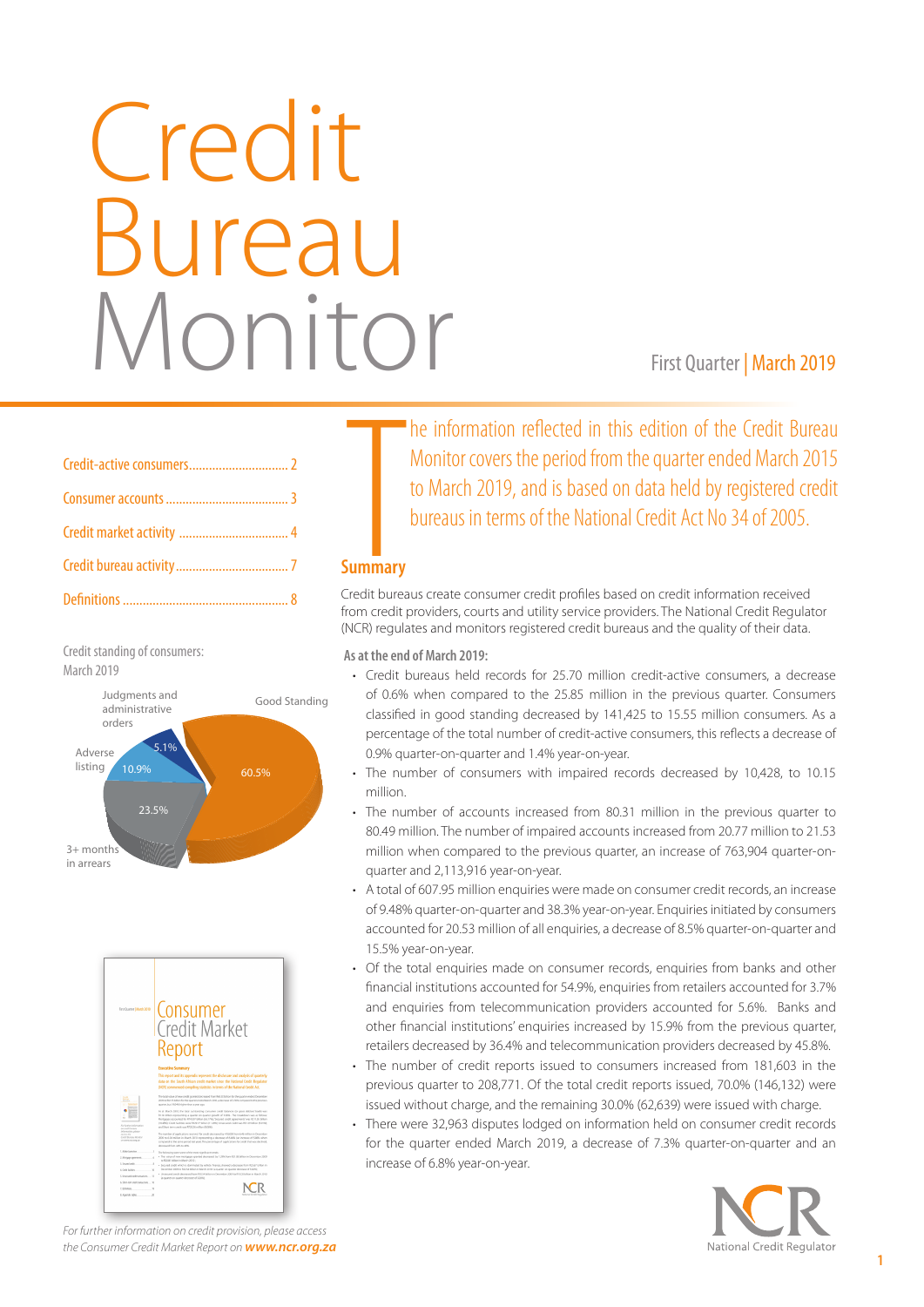# **Introduction**

*The information reflected in this Credit Bureau Monitor covers the period from the quarter ended March 2015 to March 2019.* 

Comparisons in this report: "quarter-on-quarter" refers to a comparison between the March 2019 and December 2018 quarters, and "year-on-year" refers to a comparison between the March 2019 and March 2018 quarters.

### **Credit-active consumers**

**There were 25.70 million credit-active consumers as at the end of March 2019**

Credit bureaus held records for more than 52.61 million individuals on their databases as at the end of March 2019. From these records, 25.70 million (48.8%) were credit-active and the remaining records contained only identification information and no credit activity. The number of credit-active consumers decreased by 151,853 quarter-on-quarter and increased by 233,100 year-on-year.

#### **The percentage of consumers in good standing decreased this quarter**

Consumers classified in good standing decreased by 141,000 to 15.55 million consumers. As a percentage of the total number of credit-active consumers, this reflects a decrease of 0.9% quarter-on-quarter and 1.4% year-on-year. Of the total 25.70 million credit-active consumers, 60.5% were in good standing.

The number of consumers with impaired records (the inverse of those in good standing) decreased by 10,400 to 10.1 million. The percentage of credit-active consumers with impaired records increased to 39.5%, comprising of 23.5% of consumers in three months or more in arrears, 10.9% of consumers with adverse listings, and 5.1% of consumers with judgments and administration orders.

A detailed breakdown of the nature of impairments is provided in Table 1 and Figure 1.

|                                            | <b>Jun 16</b> | Sep 16 | <b>Dec 16</b> | <b>Mar 17</b> | <b>Jun 17</b> | Sep 17 | <b>Dec 17</b>     | <b>Mar 18</b> | <b>Jun 18</b> | Sep 18 | <b>Dec 18</b> | <b>Mar 19</b> |
|--------------------------------------------|---------------|--------|---------------|---------------|---------------|--------|-------------------|---------------|---------------|--------|---------------|---------------|
| Good standing (#)                          | 14.41m        | 14.40m | 14.55m        | 14.99m        | 15.10m        | 15.21m | 15.62m            | 15.77m        | 15.02m        | 15.07m | 15.69m        | 15.55m        |
| Good standing (%)                          | 59.8%         | 59.4%  | 59.9%         | 60.7%         | 60.9%         | 60.6%  | 61.7%             | 61.9%         | 61.1%         | 62.7%  | 60.7%         | 60.5%         |
| Current (%)                                | 48.3%         | 47.6%  | 47.6%         | 48.2%         | 49.2%         | 49.2%  | 49.9%             | 49.6%         | 49.4%         | 50.9%  | 48.1%         | 48.1%         |
| 1-2 months in arrears (%)                  | 11.6%         | 11.8%  | 12.3%         | 12.5%         | 11.7%         | 11.4%  | 11.8%             | 12.4%         | 11.7%         | 11.8%  | 12.6%         | 12.4%         |
| Impaired records (#)                       | 9.67m         | 9.85m  | 9.76m         | 9.69m         | 9.69m         | 9.87m  | 9.70 <sub>m</sub> | 9.69m         | 9.57m         | 8.98m  | 10.16m        | 10.15m        |
| Impaired records (%)                       | 40.2%         | 40.6%  | 40.2%         | 39.3%         | 39.1%         | 39.4%  | 38.3%             | 38.1%         | 38.9%         | 37.4%  | 39.3%         | 39.5%         |
| 3+ months in arrears (%)                   | 22.1%         | 22.3%  | 21.8%         | 21.7%         | 22.0%         | 22.1%  | 21.7%             | 21.9%         | 22.7%         | 22.3%  | 24.1%         | 23.5%         |
| Adverse listings (%)                       | 10.7%         | 11.3%  | 11.8%         | 11.4%         | 11.2%         | 11.4%  | 11.1%             | 10.7%         | 10.6%         | 9.5%   | 10.1%         | 10.9%         |
| Judgments and<br>administration orders (%) | 7.3%          | 6.9%   | 6.6%          | 6.2%          | 5.9%          | 5.8%   | 5.5%              | 5.5%          | 5.5%          | 5.6%   | 5.1%          | 5.1%          |
| Credit-active consumers (#)                | 24.08m        | 24.25m | 24.31m        | 24.68m        | 24.78m        | 25.08m | 25.31m            | 25.46m        | 24.59m        | 24.05m | 25.85m        | 25.70m        |

#### *Table 1: Credit standing of consumers*



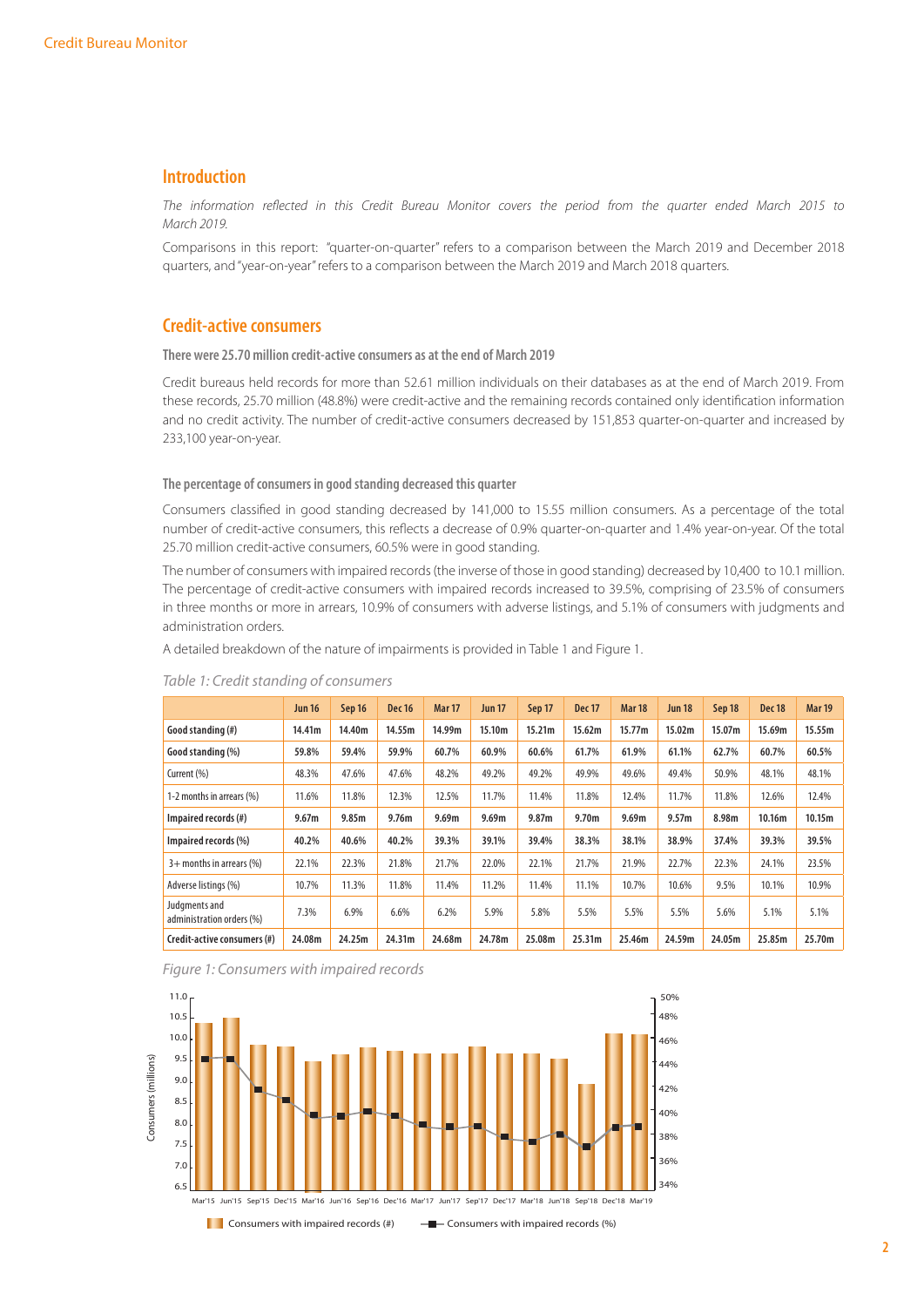# **Consumer accounts**

**There were 80.49 million accounts on record at the bureaus as at the end of March 2019**

At the end of the reporting quarter there were 80.49 million accounts recorded at registered credit bureaus. This was an increase of 0.2% quarter-on-quarter and an increase of 1.8% year-on-year.

#### **The percentage of accounts in good standing decreased this quarter**

Of the 80.49 million accounts, 58.95 million (73.2%) were classified as in good standing, a negative variance of 1.0% quarteron-quarter and 1.2% year-on-year.

**As at the end of March 2019:** 

- • 62.8% of accounts were classified as current (decreased quarter-on-quarter by 1.5% and year-on-year by 5.0%).
- 10.5% had missed one or two instalments (increased quarter-on-quarter by 0.7% and year-on-year by 2.8%).
- 19.6% had missed three or more instalments (remained unchanged quarter-on-quarter and increased year-on-year by 1.2%).
- • 6.0% had adverse listings (increased quarter-on-quarter by 0.9% and increased year-on-year by 1.3%).
- 1.2% had judgments or administration orders (decreased quarter-on-quarter by 0.1% and year-on-year by 0.3%).

See Table 2 and Figures 2 and 3 for detailed breakdown.

|                                            | <b>Jun 16</b> | Sep 16 | <b>Dec 16</b> | <b>Mar 17</b> | <b>Jun 17</b> | Sep 17 | <b>Dec 17</b> | <b>Mar 18</b> | <b>Jun 18</b> | Sep 18 | <b>Dec 18</b> | <b>Mar 19</b> |
|--------------------------------------------|---------------|--------|---------------|---------------|---------------|--------|---------------|---------------|---------------|--------|---------------|---------------|
| Good standing (#)                          | 64.32m        | 63.44m | 62.41m        | 62.73m        | 60.04m        | 58.25m | 59.64m        | 59.66m        | 56.95m        | 57.51m | 59.54m        | 58.95m        |
| Good standing (%)                          | 76.1%         | 75.7%  | 75.7%         | 76.1%         | 75.0%         | 74.3%  | 75.0%         | 75.4%         | 74.9%         | 75.5%  | 74.1%         | 73.2%         |
| Current (%)                                | 69.1%         | 68.5%  | 68.4%         | 68.8%         | 68.1%         | 67.2%  | 67.8%         | 67.8%         | 67.6%         | 68.0%  | 64.3%         | 62.8%         |
| 1-2 months in arrears (%)                  | 7.0%          | 7.2%   | 7.3%          | 7.3%          | 7.0%          | 7.1%   | 7.3%          | 7.6%          | 7.3%          | 7.5%   | 9.8%          | 10.5%         |
| Impaired records (#)                       | 20.24m        | 20.37m | 20.01m        | 19.70m        | 19.97m        | 20.19m | 19.84m        | 19.42m        | 19.07m        | 18.66m | 20.77m        | 21.53m        |
| Impaired records (%)                       | 23.9%         | 24.3%  | 24.3%         | 23.9%         | 25.0%         | 25.7%  | 25.0%         | 24.6%         | 25.1%         | 24.5%  | 25.9%         | 26.8%         |
| $3+$ months in arrears (%)                 | 17.8%         | 18.1%  | 17.9%         | 17.8%         | 18.3%         | 18.9%  | 18.4%         | 18.4%         | 18.8%         | 18.4%  | 19.6%         | 19.6%         |
| Adverse listings (%)                       | 4.5%          | 4.6%   | 4.9%          | 4.6%          | 5.1%          | 5.2%   | 5.1%          | 4.7%          | 4.8%          | 4.7%   | 5.0%          | 6.0%          |
| Judgments and<br>administration orders (%) | 1.6%          | 1.6%   | 1.6%          | 1.5%          | 1.6%          | 1.6%   | 1.5%          | 1.5%          | 1.5%          | 1.4%   | 1.2%          | 1.2%          |
| Consumer accounts (#)                      | 84.56m        | 83.81m | 82.42m        | 82.43m        | 80.02m        | 78.43m | 79.49m        | 79.08m        | 76.02m        | 76.17m | 80.31m        | 80.49m        |

*Table 2: Credit standing of accounts* 

*Figure 2: Accounts with impaired records* 

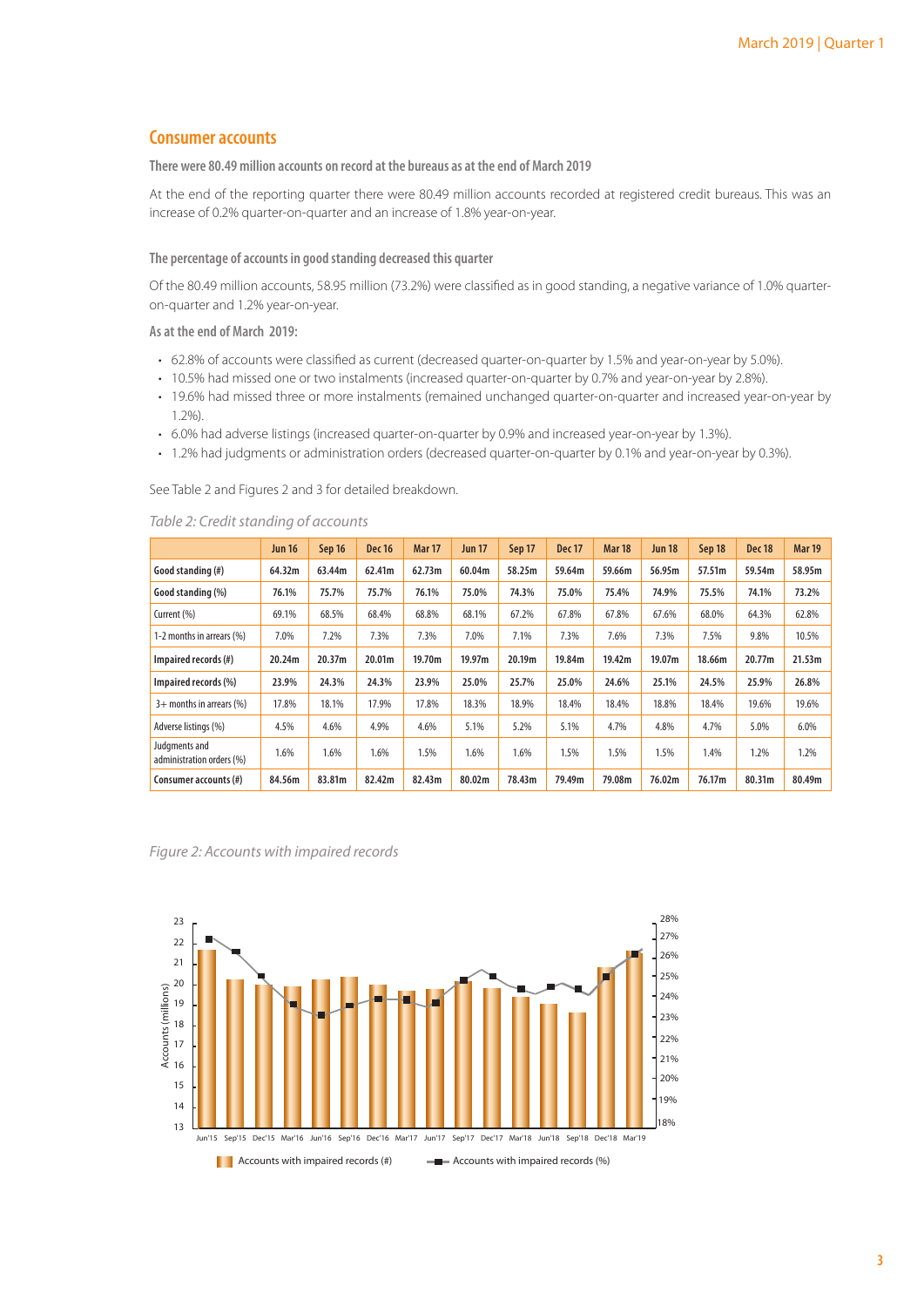



# **Credit market activity**

**Enquiries made on consumer records decreased for the quarter**

There were 607.95 million enquiries made in the quarter ended March 2019. This was an increase of 9.5% quarter-on-quarter and an increase of 38.3% year-on-year. Enquiries done in bulk by banks and other financial institutions formed the largest portion of all enquiries.

- • 20.53 million enquiries were made due to consumers seeking credit (decreased by 8.5% quarter-on-quarter and 15.5% year-on-year).
- • 2.37 million enquiries were related to telecommunication services (decreased by 82.9% quarter-on-quarter and increased by 109.9% year-on-year).
- • 36.23 million enquiries were made for tracing/debt collection purposes (decreased by 41.1% quarter-on-quarter and 26.5% year-on-year).
- 548.82 million enquiries were made for other purposes excluding those purposes mentioned above, e.g. account management and contact information update (increased by 20.0% quarter-on-quarter and increased by 50.4% yearon-year).

Refer to Table 3 and Figures 4 and 5 for detailed breakdown.

|                                     |               |               |        |               | <b>Number of enquiries (millions)</b> |               |        |        |               |                                      |                               |                               |                                      | Percentage change                    |                               |                       |                               |
|-------------------------------------|---------------|---------------|--------|---------------|---------------------------------------|---------------|--------|--------|---------------|--------------------------------------|-------------------------------|-------------------------------|--------------------------------------|--------------------------------------|-------------------------------|-----------------------|-------------------------------|
| <b>Enquiry purpose:</b>             | <b>Mar 17</b> | <b>Jun 17</b> | Sep 17 | <b>Dec 17</b> | <b>Mar 18</b>                         | <b>Jun 18</b> | Sep 18 | Dec 18 | <b>Mar 19</b> | <b>Mar 17</b><br>to<br><b>Jun 17</b> | <b>Jun 17</b><br>to<br>Sep 17 | Sep 17<br>to<br><b>Dec 17</b> | <b>Dec 17</b><br>to<br><b>Mar 18</b> | <b>Mar 18</b><br>to<br><b>Jun 18</b> | <b>Jun 18</b><br>to<br>Sep 18 | Sep 18<br>to<br>Dec18 | Dec 18<br>to<br><b>Mar 19</b> |
| Consumers seeking<br>credit         | 18.49         | 18.42         | 21.93  | 23.98         | 24.29                                 | 24.52         | 25.52  | 22.44  | 20.53         | $-0.4%$                              | 19.0%                         | 9.4%                          | 1.3%                                 | 0.9%                                 | 4.1%                          | $-12.1%$              | -8.5%                         |
| Telecommunication<br>services       | 1.05          | 1.28          | 1.42   | 1.58          | 1.13                                  | 4.71          | 10.78  | 13.84  | 2.37          | 21.5%                                | 11.2%                         | 11.3%                         | $-28.5%$                             | 316.7%                               | 129.1%                        | 28.4%                 | $-82.9%$                      |
| Tracing/debt<br>collection purposes | 21.00         | 24.11         | 31.46  | 47.35         | 49.32                                 | 52.89         | 47.57  | 61.52  | 36.23         | 14.8%                                | 30.5%                         | 50.5%                         | 4.1%                                 | 7.2%                                 | $-10.0\%$                     | 29.4%                 | $-41.1%$                      |
| <b>Other</b>                        | 395.90        | 436.16        | 327.49 | 457.20        | 364.95                                | 297.78        | 546.67 | 457.53 | 548.82        | 10.2%                                | $-24.9%$                      | 39.6%                         | $-20.2%$                             | $-18.4%$                             | 83.6%                         | $-16.3%$              | 20.0%                         |
| <b>Total</b>                        | 436.44        | 479.97        | 382.29 | 530.11        | 439.69                                | 379.89        | 630.54 | 555.32 | 607.95        | 10.0%                                | $-20.4%$                      | 38.67%                        | $-17.1%$                             | $-13.60%$                            | 66.0%                         | $-11.9%$              | 9.48%                         |

#### *Table 3: Enquiries*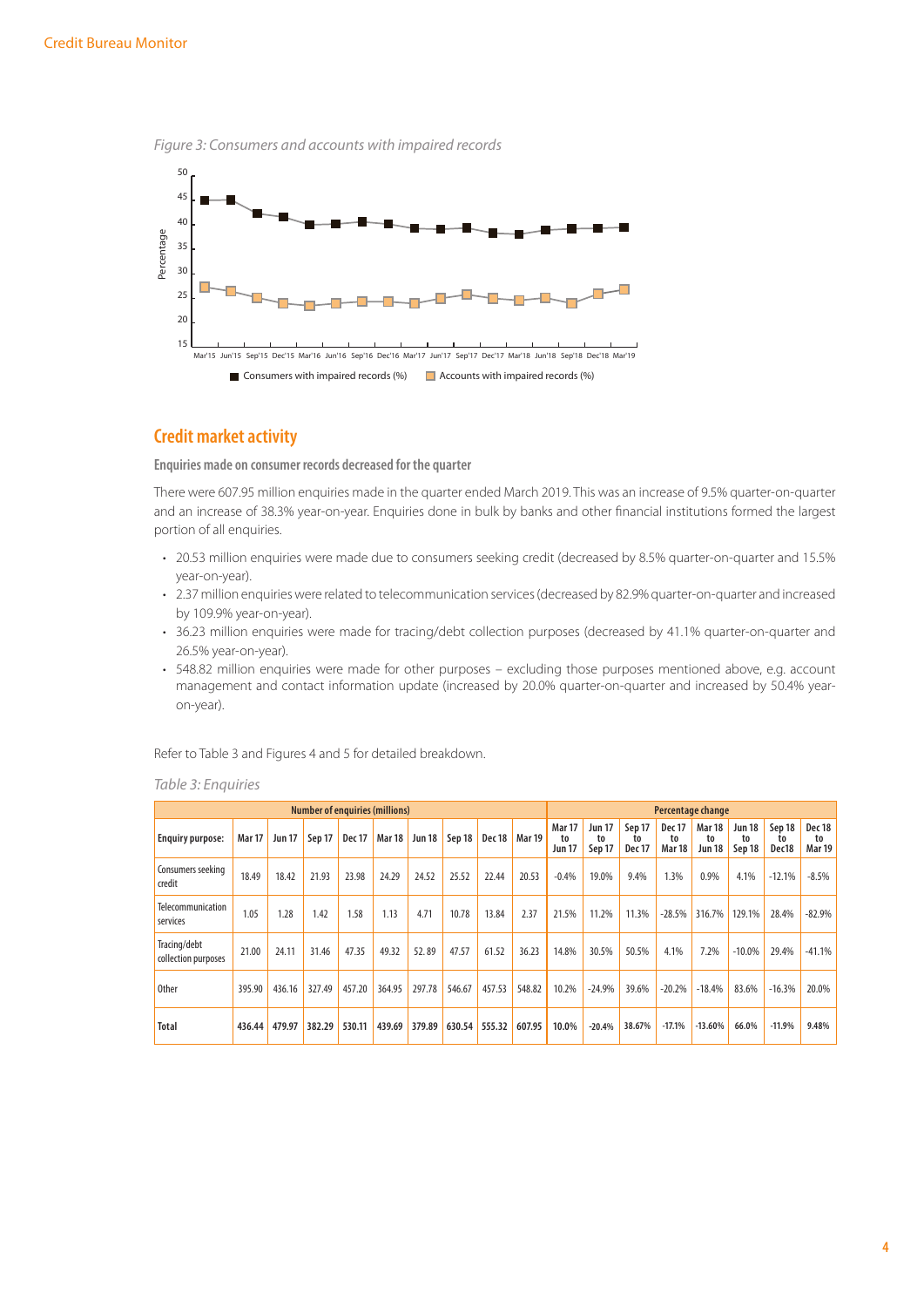14%  $716%$ 



*Figure 4: Enquiries due to consumers seeking credit*



*Figure 5: Enquiries due to consumers seeking credit and enquiries for tracing/debt collection purposes* 



**Enquiry sectoral analysis** 

There were 333.76 million enquiries made by banks and other financial institutions in the quarter ended March 2019, an increase of 15.9%% quarter-on-quarter and 36.6% year-on-year. Retailers made 22.64 million enquiries on consumer records, which was a decrease of 36.4% quarter-on-quarter and 29.5% year-on-year. Enquiries made by telecommunication providers decreased by 45.8% quarter-on-quarter and 23.2% year-on-year, to 33.85 million in the March 2019 quarter. Enquiries made by debt collection agencies increased by 70.7% quarter-on-quarter and by 326.7% year-on-year, to 11.77 million in March 2019 quarter. Enquiries made by all other entities increased by 26.9% quarter-on-quarter and 77.0% year-on-year, to 205.93 million.

Refer to Tables 4 to 7 and Figure 6 for a detailed breakdown.

|                                                     |               |         |        |               | <b>Number of enguiries (millions)</b> |               |        |               |               |                                |                               |                               |                                      | Percentage change             |                        |                               |                                      |
|-----------------------------------------------------|---------------|---------|--------|---------------|---------------------------------------|---------------|--------|---------------|---------------|--------------------------------|-------------------------------|-------------------------------|--------------------------------------|-------------------------------|------------------------|-------------------------------|--------------------------------------|
| <b>Enquiries by:</b>                                | <b>Mar 17</b> | June 17 | Sep 17 | <b>Dec 17</b> | <b>Mar 18</b>                         | <b>Jun 18</b> | Sep 18 | <b>Dec 18</b> | <b>Mar 19</b> | <b>Mar 17</b><br>to<br>June 17 | <b>Jun 17</b><br>to<br>Sep 17 | Sep 17<br>to<br><b>Dec 17</b> | <b>Dec 17</b><br>to<br><b>Mar 18</b> | <b>Mar 18</b><br>to<br>Jun 18 | Jun 18<br>to<br>Sep 18 | Sep 18<br>to<br><b>Dec 18</b> | <b>Dec 18</b><br>to<br><b>Mar 19</b> |
| <b>Banks</b> and<br>other financial<br>institutions | 280.10        | 269.75  | 161.36 | 309.95        | 244.36                                | 134.31        | 424.18 | 288.08        | 333.76        | $-3.7%$                        | $-40.2%$                      | 92.1%                         | $-21.2%$                             | $-45.0%$                      | 215.8%                 | $-32.1%$                      | 15.9%                                |
| Retailers                                           | 30.01         | 25.43   | 33.06  | 35.48         | 32.36                                 | 15.63         | 58.13  | 35.58         | 22.64         | $-15.3%$                       | 30.0%                         | 7.3%                          | $-8.8%$                              | $-51.3%$                      | 271.8%                 | $-38.8%$                      | $-36.4%$                             |
| <b>Telecommunication</b><br>providers               | 26.23         | 35.62   | 40.65  | 40.54         | 44.10                                 | 46.17         | 46.37  | 62.45         | 33.85         | 35.8%                          | 14.1%                         | $-0.3%$                       | 8.8%                                 | 4.7%                          | 0.4%                   | 34.7%                         | $-45.8%$                             |
| Debt collection<br>agencies                         | 5.26          | 3.00    | 6.64   | 3.81          | 2.76                                  | 2.55          | 4.76   | 6.89          | 11.77         | $-43.0%$                       | 121.6%                        | $-42.5%$                      | $-27.7%$                             | $-7.7%$                       | 87.1%                  | 44.8%                         | 70.7%                                |
| All other entities                                  | 94.84         | 146.17  | 140.59 | 140.33        | 116.10                                | 176.66        | 97.11  | 162.32        | 205.93        | 54.1%                          | $-3.8%$                       | $-0.2%$                       | 1.0%                                 | 51.8%                         | $-46.4%$               | 67.1%                         | 26.9%                                |
| <b>Total</b>                                        | 436.44        | 479.97  | 382.29 | 530.11        | 439.69                                | 375.32        | 630.54 | 555.32        | 607.95        | 10.0%                          | $-20.4%$                      | 38.7%                         | $-17.1%$                             | $-14.6%$                      | 65.98                  | $-11.9%$                      | 9.48%                                |

*Table 4: All enquiries – distribution according to sectors*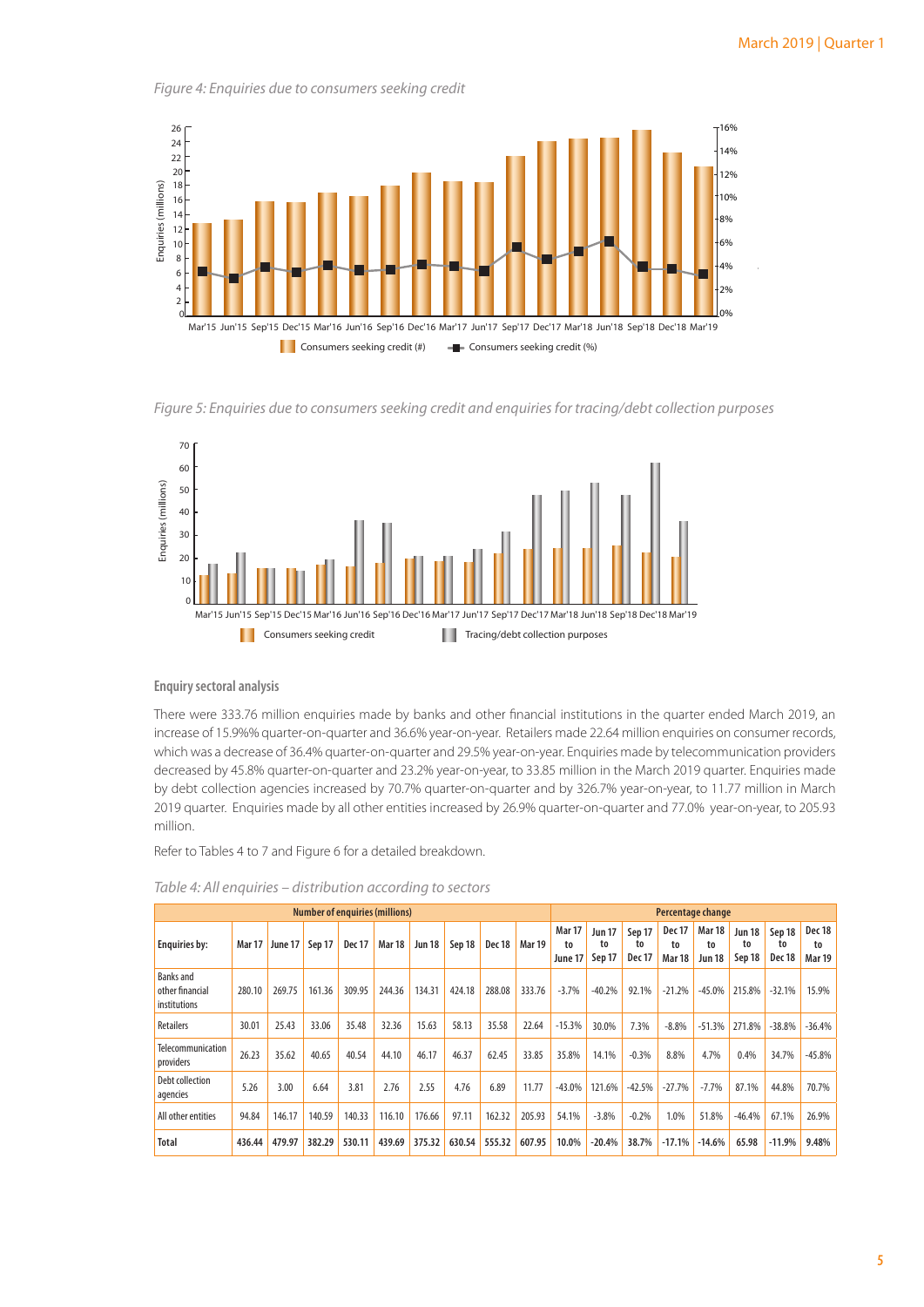*Figure 6: All enquiries – distribution according to sectors* 



| Table 5: Enguiries by banks and other financial institutions |  |  |  |
|--------------------------------------------------------------|--|--|--|
|--------------------------------------------------------------|--|--|--|

|                                                     |               |               |        | <b>Number of enquiries (millions)</b> |               |               |        |        |               |                                      |                               |                               |                                      | Percentage change             |                        |                               |                               |
|-----------------------------------------------------|---------------|---------------|--------|---------------------------------------|---------------|---------------|--------|--------|---------------|--------------------------------------|-------------------------------|-------------------------------|--------------------------------------|-------------------------------|------------------------|-------------------------------|-------------------------------|
| <b>Enquiry purpose:</b>                             | <b>Mar 17</b> | <b>Jun 17</b> | Sep 17 | <b>Dec 17</b>                         | <b>Mar 18</b> | <b>Jun 18</b> | Sep 18 | Dec 18 | <b>Mar 19</b> | <b>Mar 17</b><br>to<br><b>Jun 17</b> | <b>Jun 17</b><br>to<br>Sep 17 | Sep 17<br>to<br><b>Dec 17</b> | <b>Dec 17</b><br>to<br><b>Mar 18</b> | <b>Mar 18</b><br>to<br>Jun 18 | Jun 18<br>to<br>Sep 18 | Sep 18<br>to<br><b>Dec 18</b> | Dec 18<br>to<br><b>Mar 19</b> |
| Consumers seeking<br>credit                         | 16.03         | 15.89         | 19.27  | 20.91                                 | 21.79         | 21.84         | 22.59  | 19.68  | 18.21         | $-0.9%$                              | 21.3%                         | 8.5%                          | 4.2%                                 | 0.3%                          | 3.4%                   | $-12.9%$                      | $-7.4%$                       |
| Tracing/debt<br>collection purposes                 | 1.92          | 2.37          | 2.77   | 2.77                                  | 2.56          | 3.20          | 2.13   | 3.24   | 2.10          | 22.9%                                | 16.9%                         | 0.2%                          | $-7.5%$                              | 24.5%                         | $-33.5%$               | 53.8%                         | $-35.2%$                      |
| Other purposes                                      | 262.14        | 251.49        | 139.32 | 286.26                                | 220.01        | 109.27        | 399.46 | 265.16 | 313.44        | $-4.1%$                              | $-44.6%$                      | 105.5%                        | $-23.1%$                             | $-50.3%$                      | 265.6%                 | 86.7%                         | 18.2%                         |
| <b>Banks</b> and<br>other financial<br>institutions | 280.10        | 269.75        | 161.36 | 309.95                                | 244.36        | 134.31        | 424.18 | 288.08 | 333.76        | $-3.7%$                              | $-40.2%$                      | 92.1%                         | $-21.2%$                             | $-45.0%$                      | 215.8%                 | $-32.1%$                      | 15.9%                         |

# *Table 6: Enquiries by retailers*

|                                     |               |               |        |        | <b>Number of enquiries (millions)</b> |        |        |               |        |                                      |                               | Percentage change             |                                      |                                      |                               |                        |                                      |
|-------------------------------------|---------------|---------------|--------|--------|---------------------------------------|--------|--------|---------------|--------|--------------------------------------|-------------------------------|-------------------------------|--------------------------------------|--------------------------------------|-------------------------------|------------------------|--------------------------------------|
| <b>Enquiry purpose:</b>             | <b>Mar 17</b> | <b>Jun 17</b> | Sep 17 | Dec 17 | Mar <sub>18</sub>                     | Jun 18 | Sep 18 | <b>Dec 18</b> | Mar 19 | <b>Mar 17</b><br>to<br><b>Jun 17</b> | <b>Jun 17</b><br>to<br>Sep 17 | Sep 17<br>to<br><b>Dec 17</b> | <b>Dec 17</b><br>to<br><b>Mar 18</b> | <b>Mar 18</b><br>to<br><b>Jun 18</b> | <b>Jun 18</b><br>to<br>Sep 18 | Sep 18<br>to<br>Dec 18 | <b>Dec 18</b><br>to<br><b>Mar 19</b> |
| Consumers seeking<br>credit         | 2.46          | 2.53          | 2.65   | 3.07   | 2.51                                  | 2.68   | 2.94   | 2.76          | 2.31   | 3.1%                                 | 4.7%                          | 15.7%                         | $-18.4%$                             | 6.9%                                 | 9.7%                          | $-6.1%$                | $-16.1%$                             |
| Tracing/debt<br>collection purposes | 1.02          | 0.42          | 0.73   | 1.85   | 1.27                                  | 2.00   | 3.21   | 1.99          | 1.58   | $-58.9%$                             | 74.8%                         | 152.8%                        | $-31.6%$                             | 58.5%                                | 60.0%                         | $-38.0%$               | $-20.6%$                             |
| Other purposes                      | 26.54         | 22.48         | 29.68  | 30.56  | 28.32                                 | 10.95  | 51.98  | 30.83         | 18.74  | $-15.3%$                             | 32.0%                         | 3.0%                          | $-7.3%$                              | $-61.3%$                             | 374.8%                        | $-40.7%$               | $-39.2%$                             |
| <b>Retailers</b>                    | 30.01         | 25.43         | 33.06  | 35.48  | 32.09                                 | 15.63  | 58.13  | 35.57         | 22.64  | $-15.3%$                             | 30.0%                         | 7.3%                          | $-9.6%$                              | $-51.3%$                             | 271.8%                        | $-38.8%$               | $-39.2%$                             |

*Table 7: Enquiries by telecommunication providers*

|                                     |               |               |        |               | <b>Number of enquiries (millions)</b> |               |        |        |                   |                                      |                               |                               |                                      | Percentage change                    |                               |                                  |                                      |
|-------------------------------------|---------------|---------------|--------|---------------|---------------------------------------|---------------|--------|--------|-------------------|--------------------------------------|-------------------------------|-------------------------------|--------------------------------------|--------------------------------------|-------------------------------|----------------------------------|--------------------------------------|
| <b>Enquiry purpose:</b>             | <b>Mar 17</b> | <b>Jun 17</b> | Sep 17 | <b>Dec 17</b> | <b>Mar 18</b>                         | <b>Jun 18</b> | Sep 18 | Dec 18 | Mar <sub>19</sub> | <b>Mar 17</b><br>to<br><b>Jun 17</b> | <b>Jun 17</b><br>to<br>Sep 17 | Sep 16<br>to<br><b>Dec 16</b> | <b>Dec 17</b><br>to<br><b>Mar 18</b> | <b>Mar 18</b><br>to<br><b>Jun 18</b> | <b>Jun 18</b><br>to<br>Sep 18 | Sep18<br>to<br>Dec <sub>18</sub> | <b>Dec 17</b><br>to<br><b>Mar 19</b> |
| Telecommunication<br>services       | 1.05          | 1.28          | 1.42   | 1.58          | 1.13                                  | 4.71          | 10.78  | 13.84  | 2.37              | 21.5%                                | 11.2%                         | 11.3%                         | $-28.5%$                             | 316.7%                               | 129.1%                        | 28.4%                            | $-82.9%$                             |
| Tracing/debt<br>collection purposes | 10.11         | 16.72         | 19.13  | 22.64         | 36.15                                 | 34.52         | 26.97  | 29.85  | 20.66             | 65.3%                                | 14.4%                         | 18.3%                         | 59.7%                                | $-4.5%$                              | $-21.9%$                      | 10.7%                            | $-30.7%$                             |
| Other purposes                      | 15.06         | 17.63         | 20.10  | 16.33         | 6.83                                  | 6.95          | 8.62   | 18.77  | 10.82             | $-17.1%$                             | 14.0%                         | $-18.8%$                      | $-58.2%$                             | 1.8%                                 | 24.1%                         | 117.6%                           | $-42.3%$                             |
| Telecommunication<br>providers      | 26.23         | 35.62         | 40.65  | 40.54         | 44.10                                 | 46.17         | 46.38  | 62.45  | 33.85             | $-35.8%$                             | 14.1%                         | $-0.3%$                       | 8.8%                                 | 4.7%                                 | 0.4%                          | 34.7%                            | $-45.8%$                             |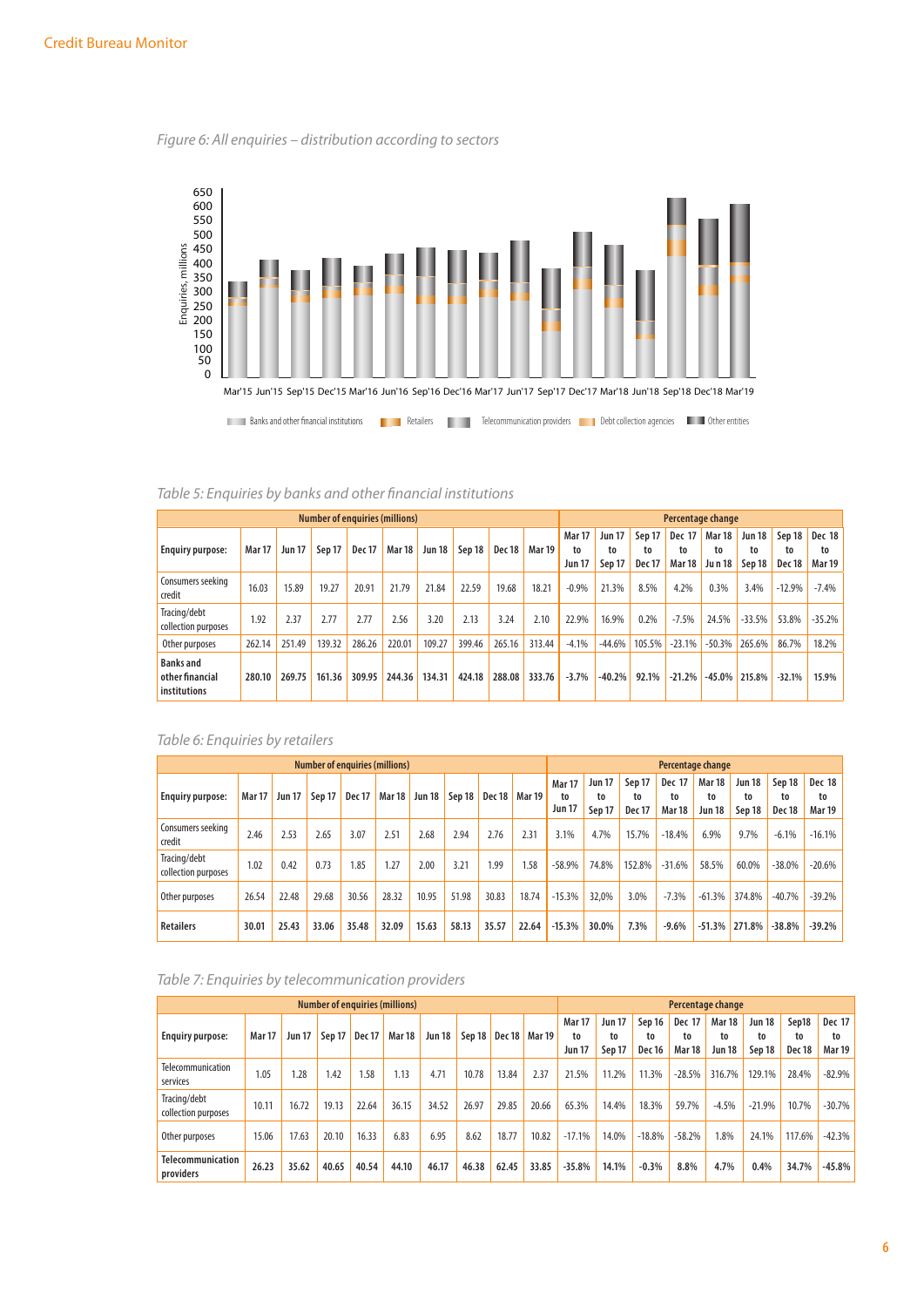# **Credit bureau activity**

#### **Demand for credit reports increased for the quarter**

Of the total 208,771 credit reports issued to consumers at their request during the quarter ended March 2019, 70.% (146,132) were issued without charge, and the remaining 30.0% (62,639) were issued with charge. The total number of credit reports issued increased by 15.0% quarter-on-quarter and 6.0% year-on-year.

See Table 8 and Figure 7 for details.

#### *Table 8: Credit reports issued*

|                             | <b>Number of credit reports</b><br><b>Jun 17</b><br>Sep 17<br><b>Dec 17</b><br><b>Mar 18</b><br>Dec 18<br><b>Dec 16</b><br><b>Mar 17</b><br><b>Jun 18</b><br>Sep 18<br>80.735<br>105,083<br>117,272<br>111,485<br>109,797<br>98,964<br>98,523<br>98,195<br>108.695 |         |        |                 |         |        |                 |        |                 |               |                              |                                      |                               |                               | Percentage change                    |                                      |                               |                               |                                      |
|-----------------------------|--------------------------------------------------------------------------------------------------------------------------------------------------------------------------------------------------------------------------------------------------------------------|---------|--------|-----------------|---------|--------|-----------------|--------|-----------------|---------------|------------------------------|--------------------------------------|-------------------------------|-------------------------------|--------------------------------------|--------------------------------------|-------------------------------|-------------------------------|--------------------------------------|
| Credit<br>reports:          |                                                                                                                                                                                                                                                                    |         |        |                 |         |        |                 |        |                 | <b>Mar 19</b> | <b>Dec 16</b><br>to<br>Mar17 | <b>Mar 17</b><br>to<br><b>Jun 17</b> | <b>Jun 17</b><br>to<br>Sep 17 | Sep 17<br>to<br><b>Dec 17</b> | <b>Dec 17</b><br>to<br><b>Mar 18</b> | <b>Mar 18</b><br>to<br><b>Jun 18</b> | <b>Jun 18</b><br>to<br>Sep 18 | Sep 18<br>to<br><b>Dec 18</b> | <b>Dec 18</b><br>to<br><b>Mar 19</b> |
| Issued<br>without<br>charge |                                                                                                                                                                                                                                                                    |         |        |                 |         |        |                 |        |                 | 146,132       | $-1.0%$                      | $-9.0\%$                             | $-18.4%$                      | 30.2%                         | 11.6%                                | $-16.0%$                             | 13.2%                         | $-11.9%$                      | 48.8%                                |
| Issued<br>with<br>charge    | 47.934                                                                                                                                                                                                                                                             | 39.803  | 48.025 | 44.820          | 47,607  | 79,648 | 75,855          | 67,156 | 83,408          | 62,639        | $-17.0%$                     | 20.7%                                | $-6.7\%$                      | 6.2%                          | 67.3%                                | $-4.8%$                              | 11.5%                         | 24.2%                         | $-24.9%$                             |
| <b>Total</b><br>issued      | 157,731                                                                                                                                                                                                                                                            | 148,498 |        | 146.989 125.555 | 152,690 |        | 196,920 174,378 |        | 178,641 181,603 | 208,771       | $-5.9\%$                     | $-1.0%$                              | $-14.6%$                      | 21.6%                         | 29.0%                                | 11.4%                                | 2.4%                          | 1.7%                          | 15.0%                                |

*Figure 7: Credit reports issued*



#### **Consumer disputes**

There were 32,963 disputes lodged in respect of the accuracy of the information recorded on consumer credit records in the quarter ended March 2019. This was an increase of 7.3% quarter-on-quarter and a decrease of 6.8% year-on-year. More disputes were resolved in favour of complainants (22,814) as compared to disputes where credit records remained unchanged (5,802).

See Table 9 and Figure 8 for details.

#### *Table 9: Disputes*

|                                                                 |               |               |        | <b>Number of disputes</b> |               |               |        |               |               |                                      |                        | Percentage change             |                                      |                                      |                               |                        |                               |
|-----------------------------------------------------------------|---------------|---------------|--------|---------------------------|---------------|---------------|--------|---------------|---------------|--------------------------------------|------------------------|-------------------------------|--------------------------------------|--------------------------------------|-------------------------------|------------------------|-------------------------------|
| Disputes:                                                       | <b>Mar 17</b> | <b>Jun 17</b> | Sep 17 | <b>Dec 17</b>             | <b>Mar 18</b> | <b>Jun 18</b> | Sep 18 | <b>Dec 18</b> | <b>Mar 19</b> | <b>Mar 17</b><br>to<br><b>Jun 17</b> | Jun 17<br>to<br>Sep 17 | Sep 17<br>to<br><b>Dec 17</b> | <b>Dec 17</b><br>to<br><b>Mar 18</b> | <b>Mar 17</b><br>to<br><b>Jun 17</b> | <b>Jun 18</b><br>to<br>Sep 18 | Sep 18<br>to<br>Dec 18 | Dec 18<br>to<br><b>Mar 19</b> |
| Lodged                                                          | 38,882        | 31,092        | 31.631 | 32,509                    | 30,853        | 32,727        | 35,155 | 35,651        | 32,963        | $-20.0%$                             | 1.7%                   | 2.8%                          | $-5.1%$                              | 6.1%                                 | 7.4%                          | 1.2%                   | 7.3%                          |
| Resolved<br>in favour of<br>complainants                        | 21.594        | 24.621        | 21.483 | 22,349                    | 23,342        | 21,724        | 22,320 | 25,188        | 22.814        | 14.0%                                | $-12.7%$               | 4.0%                          | 4.4%                                 | $-6.9%$                              | 2.7%                          | 12.8%                  | $-9.4%$                       |
| <b>Resolved where</b><br>credit record<br>remained<br>unchanged | 6,573         | 5,877         | 5.012  | 4,352                     | 4,714         | 5,222         | 5,283  | 6,434         | 5,802         | $-10.6%$                             | $-14.7%$               | $-13.2$                       | 8.3%                                 | 10.8%                                | 1.2%                          | 21.8%                  | $-9.8%$                       |